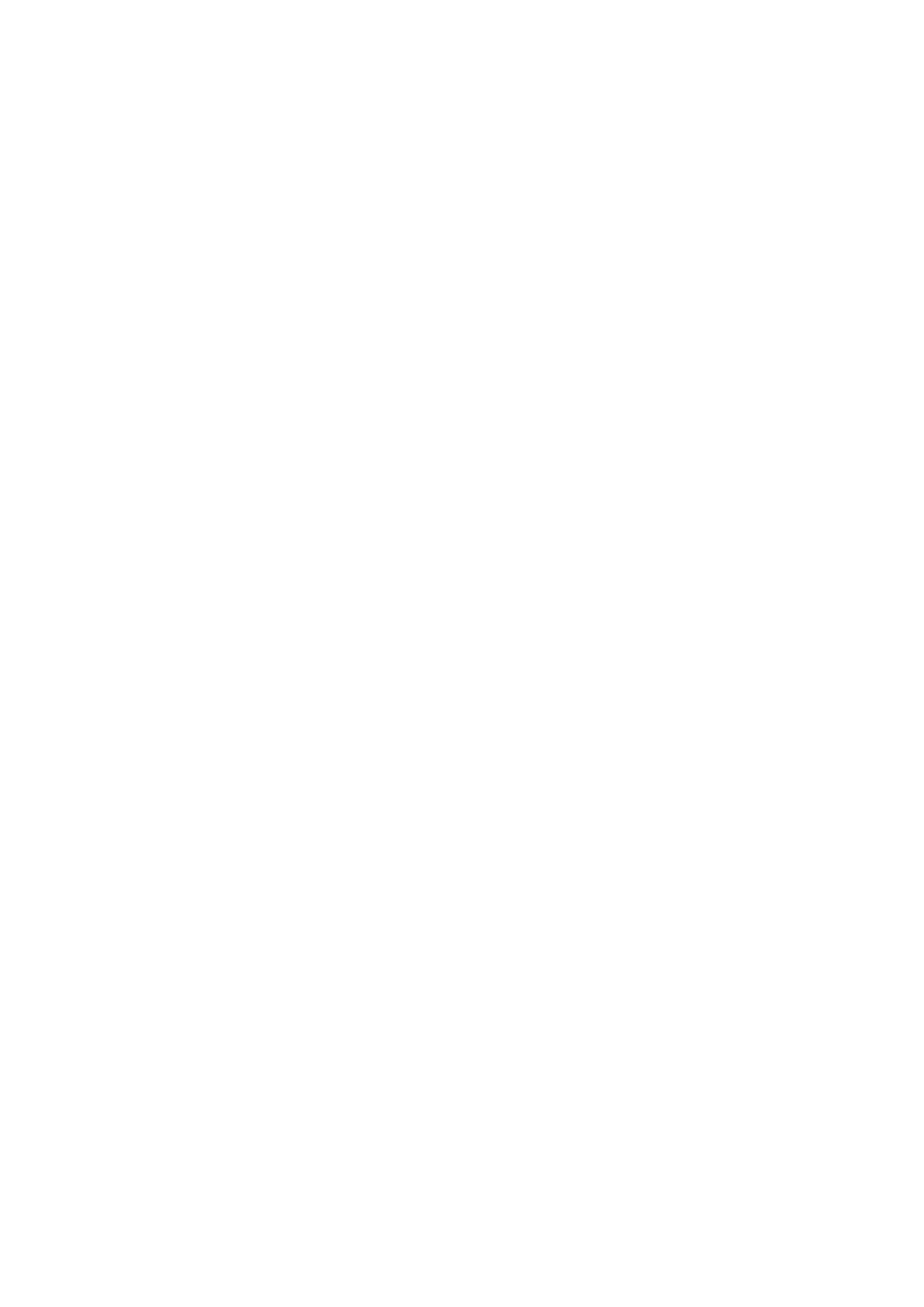# **IRODORI**

#### **ENTRÉE**

Raw beef tataki, tuna and SA Kingfish sashimi

*NV G.H Mumm Cordon Rouge*

Seared Japanese scallops dressed with wasabi citrus sauce

Tempura Murray Cod wrapped in seaweed nori, served with fermented soy bean sauce

*2021 Robert Oatley Signature Series Chardonnay*

#### **MAIN FROM THE TEPPANYAKI**

South Australian crayfish with truffle butter

*2021 Shaw + Smith Sauvignon Blanc* 

Smoky Bay oysters with shredded ginger and spring onions

Kiwami Wagyu striploin (Marble Score 9, 100g)

*2018 Rockford Moppa Springs GSM*

Japanese shitake mushroom and asparagus

Prawn and garlic fried rice served with miso soup

#### **DESSERT**

Mandarin cheesecake dome

*Vittoria Coffee or LMDT tea*

**\$249 PER PERSON | +\$85 FOR WINE PAIRING**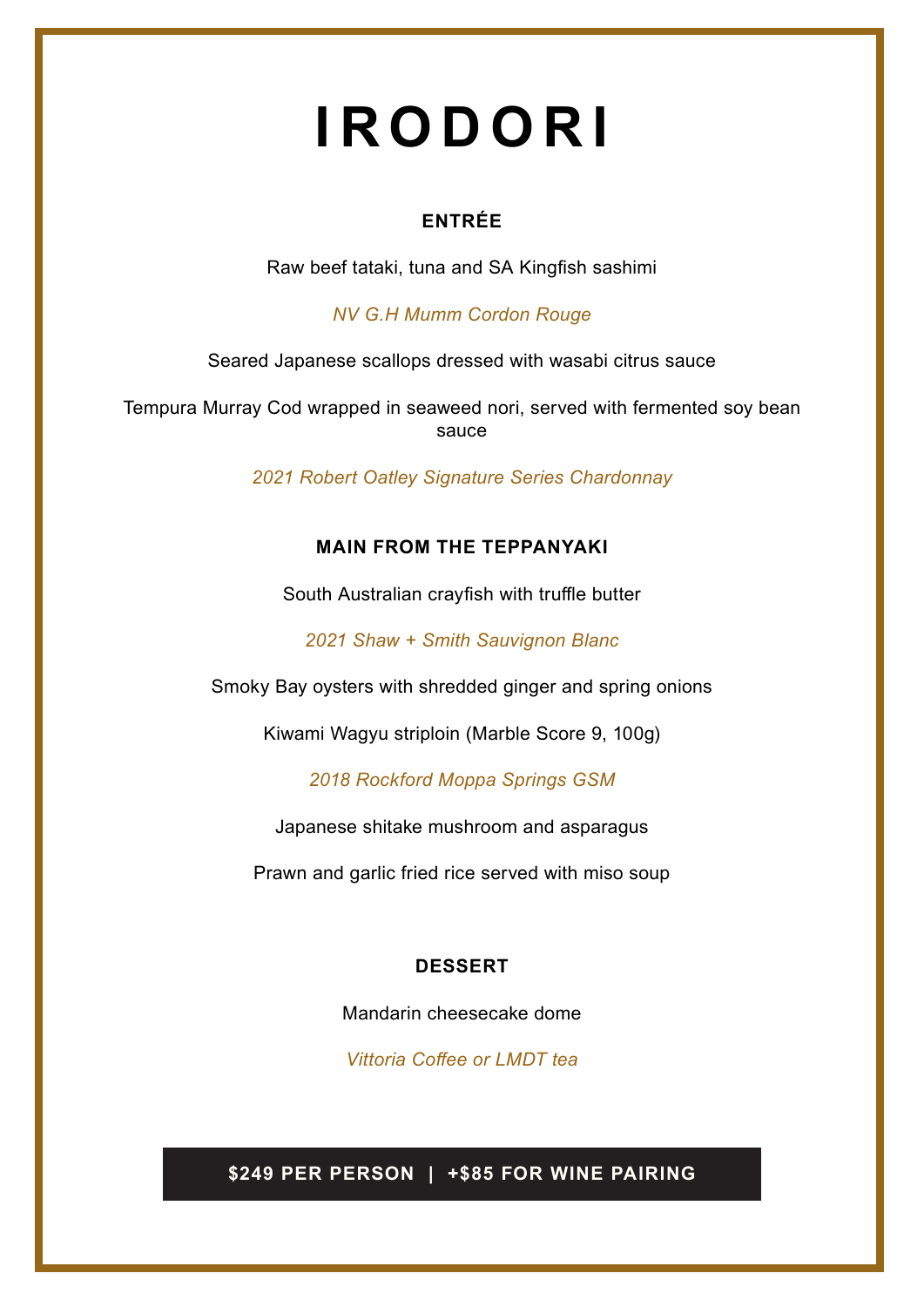# **HAKONE**

#### **ENTRÉE**

Sashimi selection of: Atlantic Salmon, Yellowfin Tuna and SA Kingfish served with a sesame soy sauce

*NV The Lane 'Lois' Blanc de Blancs*

Crumbed Clare Valley chicken served with tonkatsu sauce

*2021 Robert Oatley Signature Series Chardonnay*

#### **MAIN FROM THE TEPPANYAKI**

Mt Gambier beef tenderloin steak with fried garlic and green peppercorns (200g)

*2018 Rockford Moppa Springs GSM*

Bok choy with mushroom

Chicken fried rice served with miso soup

#### **DESSERT**

Seasonal sorbet with fresh fruits

*Vittoria Coffee or LMDT tea*

**\$129 PER PERSON | +\$50 FOR WINE PAIRING**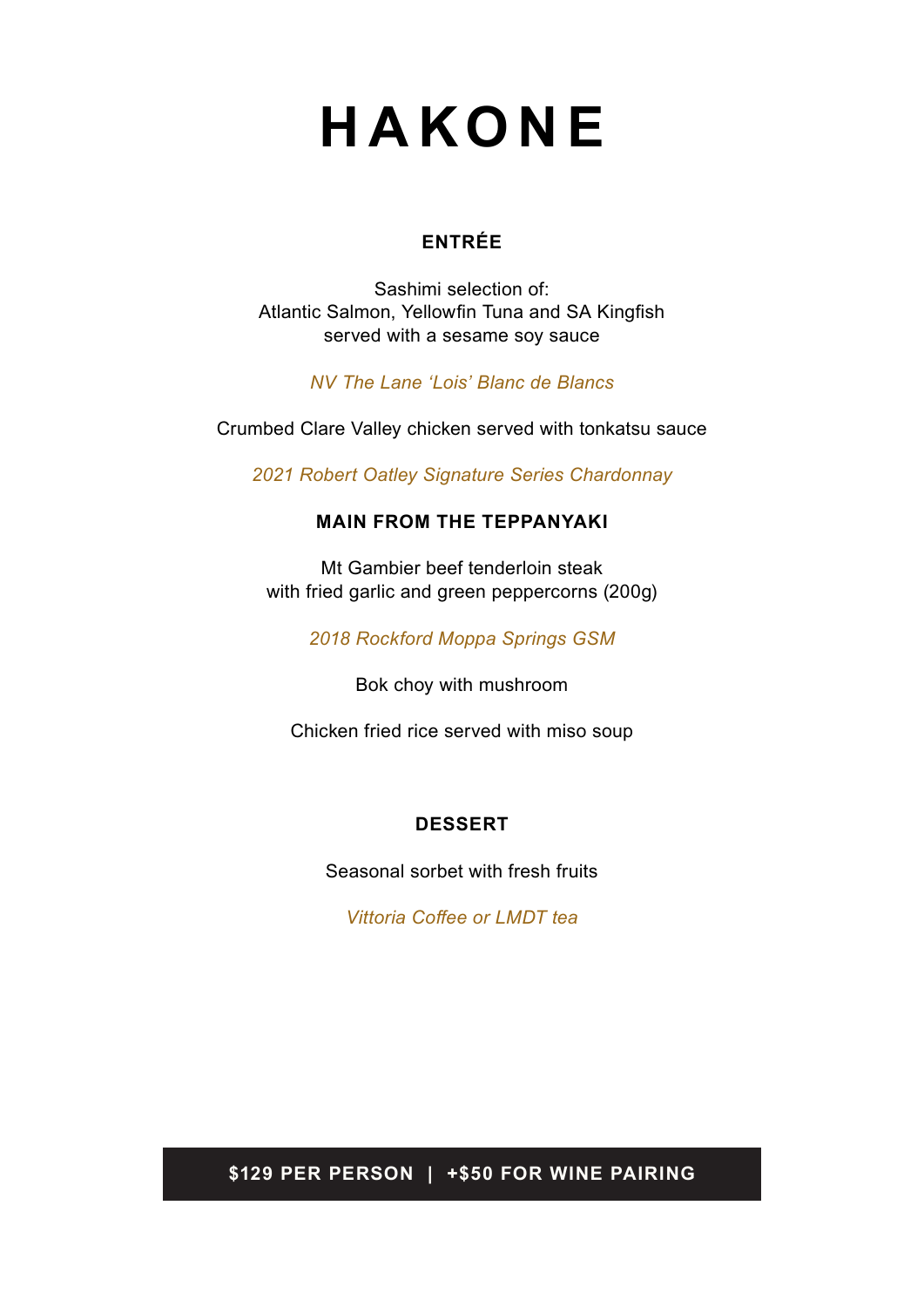# **KEYAKI**

#### **ENTRÉE**

Sashimi selection of: Atlantic Salmon, Yellowfin Tuna and SA Kingfish served with a sesame soy sauce

*NV The Lane 'Lois' Blanc de Blancs*

Deep fried prawns in a light tempura batter served with dashi sauce

#### **MAIN FROM THE TEPPANYAKI**

Tropical lobster tail with herb butter

*2021 Robert Oatley Signature Series Chardonnay*

Queensland Barramundi and Japanese scallops served with butter soy sauce

Kerwee Wagyu striploin (Marble Score 5, 100g)

*2019 Seppeltsfield Barossa Shiraz*

Bok choy and snow peas

Vegetable fried rice served with miso soup

#### **DESSERT**

Raspberry and rose mousse with lychee jelly

*Vittoria Coffee or LMDT tea*

**\$159 PER PERSON | +\$55 FOR WINE PAIRING**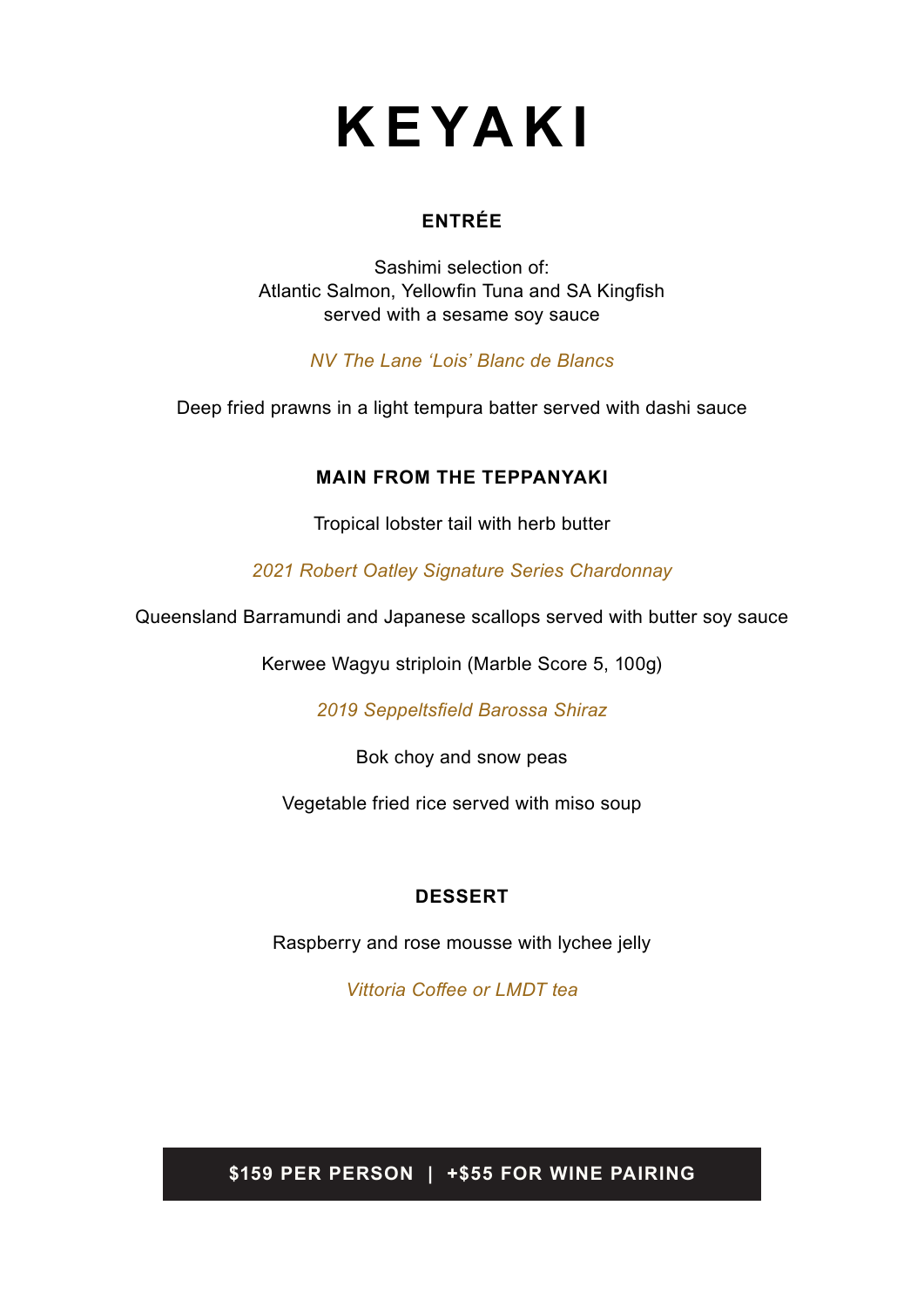# **À LA CARTE**

#### **COLD DISH**

| Green garden salad with avocado, edamame beans and<br>Japanese seaweed | 16  |
|------------------------------------------------------------------------|-----|
| Tosaka and Wakame Japanese seaweed salad                               | 15  |
| Prawns with seaweed and avocado salad, caper and onion dressing        | -28 |
|                                                                        |     |

#### **HOT DISH**

| Takoyaki octopus balls with Japanese mayonnaise<br>and tonkatsu sauce | 14 |
|-----------------------------------------------------------------------|----|
| Crispy fried chicken leg fillet marinated in soy, mirin and ginger    | 19 |
| Deep fried tofu topped with Bonito Flakes and a light dashi sauce     | 19 |

#### **SASHIMI**

Sliced raw fish served with soy dipping sauce and wasabi paste

| <b>Assorted Sashimi:</b> |    | Sashimi (3pcs):                  |    |
|--------------------------|----|----------------------------------|----|
| Entrée Sashimi (6pcs)    | 19 | <b>Atlantic Salmon</b>           | 14 |
| Main Sashimi (11pcs)     | 30 | South Australia Kingfish         | 14 |
|                          |    | <b>Queensland Yellowfin Tuna</b> | 19 |

#### **SUSHI**

Vinegared rice rolled with vegetables or pickles, wrapped in nori seaweed paper

| Maki Sushi (9pc): Japanese pickled radish, avocado and cucumber |  |
|-----------------------------------------------------------------|--|
| with plum paste                                                 |  |

California Roll (5pc): Queensland Tiger Prawns, avocado and Flying Fish roes 24

#### **TEMPURA**

| Tempura (4pcs):     |    |                         |     |
|---------------------|----|-------------------------|-----|
| Prawns              | 34 | <b>Sweet Potato</b>     | 10  |
| King George Whiting | 25 | <b>Button Mushrooms</b> | 10  |
| Eggplant            | 10 | Pumpkin                 | 10. |
| <b>Snow Peas</b>    | 10 |                         |     |

Mixed Tempura: prawn, sweet potato, pumpkin and eggplant (2 pcs of each) 29

Mixed Vegetarian Tempura: button mushrooms, eggplant, pumpkin, and sweet potato (2 pcs of each) 20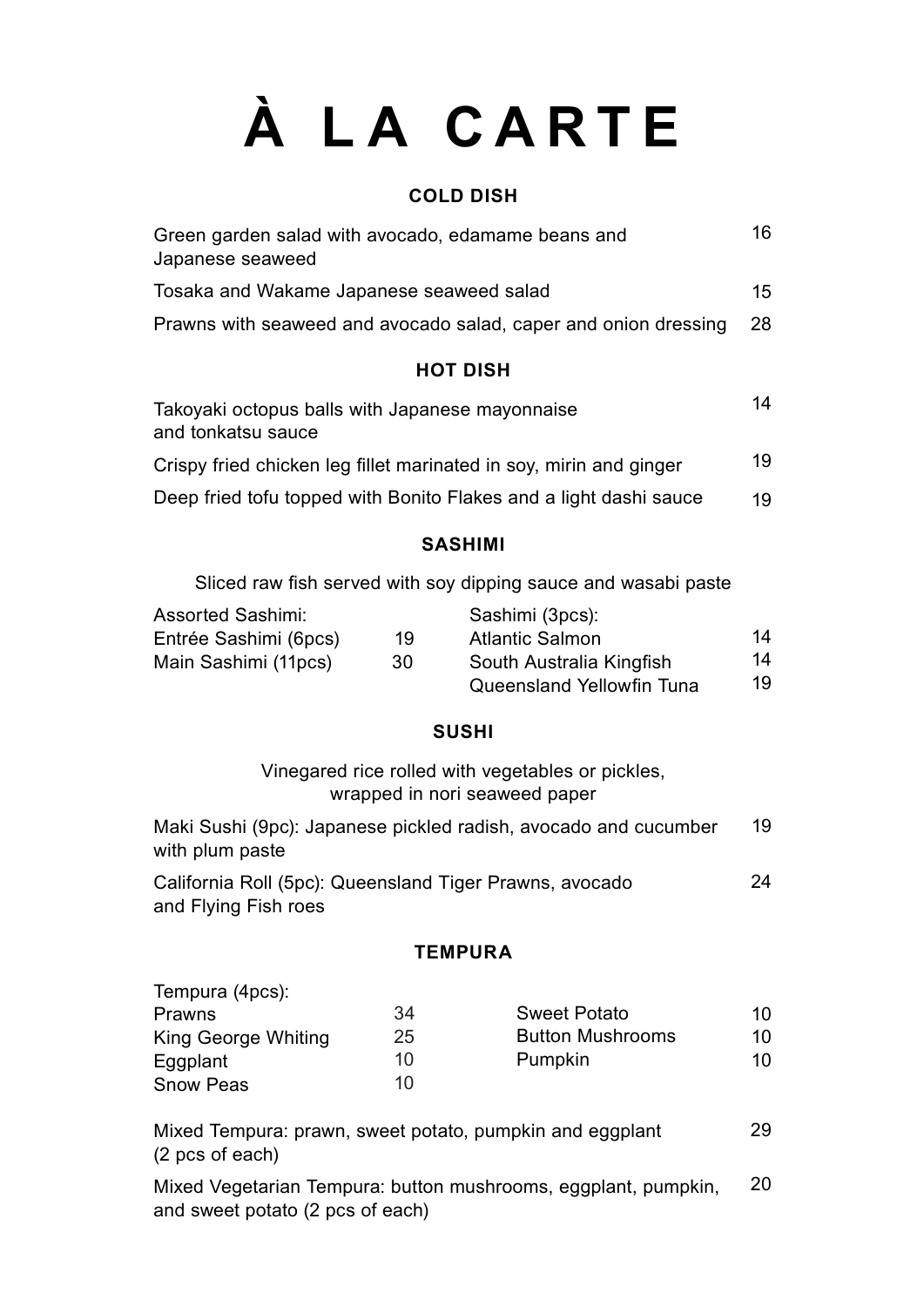#### **ON THE TEPPANYAKI (GRILL)**

#### **Shellfish**

| Squid                         | 25                  |
|-------------------------------|---------------------|
| Prawns                        | 39                  |
| <b>Scallops</b>               | 39                  |
| Tropical lobster tail         | 75                  |
| SA Oysters (half a dozen)     | .34                 |
| South Australian lobster tail | <b>Market Price</b> |

#### **Fish (4 pcs)**

| Barramundi                           | 39  |
|--------------------------------------|-----|
| South Australian King George Whiting | 43  |
| Tasmanian Atlantic salmon            | .34 |
| (with teriyaki sauce extra \$5)      |     |
| South Australian Kingfish            | .34 |
|                                      |     |

#### **Meat and Poultry**

| Clare Valley chicken leg fillet with spring onion                 | 29  |
|-------------------------------------------------------------------|-----|
| Hay Valley lamb loin with mint                                    | -34 |
| Thinly sliced beef sirloin rolled with sautéed mushroom and herbs | 35  |
| Kerwee Wagyu striploin - Marble Score 5 (200g)                    | 69  |
| Mt Gambier beef tenderloin (200g)                                 | 49  |
| Mt Gambier beef tenderloin (500g)                                 | 119 |
| Kiwami Wagyu striploin - Marble Score 9 (200g)                    | 130 |

| <b>Vegetables</b>      |    | <b>Fried Udon Noodles</b> |    |
|------------------------|----|---------------------------|----|
| Shiitake mushroom      | 14 | Vegetable                 | 16 |
| <b>Button mushroom</b> | 14 | Chicken                   | 19 |
| Bok choy               | 14 | Prawn                     | 24 |
| Eggplant               | 14 |                           |    |
| Spinach                | 14 | <b>Fried Rice</b>         |    |
| Potato                 | 14 | (Served with miso soup)   |    |
| Snow pea               | 14 | Vegetable                 | 15 |
| Onion                  | 14 | Garlic                    | 16 |
|                        |    | Chicken                   | 19 |
|                        |    | Prawn and pine nuts       | 24 |

#### **DESSERT**

| Coconut ice-cream with seasonal fresh fruits<br>16<br>16<br>Japanese green tea ice-cream with red bean sauce<br>Selection of homemade sorbets with seasonal fruits<br>Black sesame ice-cream with seasonal fresh fruits<br>19<br>Raspberry and rose mousse with lychee jelly<br>Tempura ice-cream<br>21 | Assorted seasonal fresh fruit | 15 <sup>15</sup> |
|---------------------------------------------------------------------------------------------------------------------------------------------------------------------------------------------------------------------------------------------------------------------------------------------------------|-------------------------------|------------------|
|                                                                                                                                                                                                                                                                                                         |                               |                  |
|                                                                                                                                                                                                                                                                                                         |                               |                  |
|                                                                                                                                                                                                                                                                                                         |                               | 15 <sup>15</sup> |
|                                                                                                                                                                                                                                                                                                         |                               | 15 <sup>15</sup> |
|                                                                                                                                                                                                                                                                                                         |                               |                  |
|                                                                                                                                                                                                                                                                                                         |                               |                  |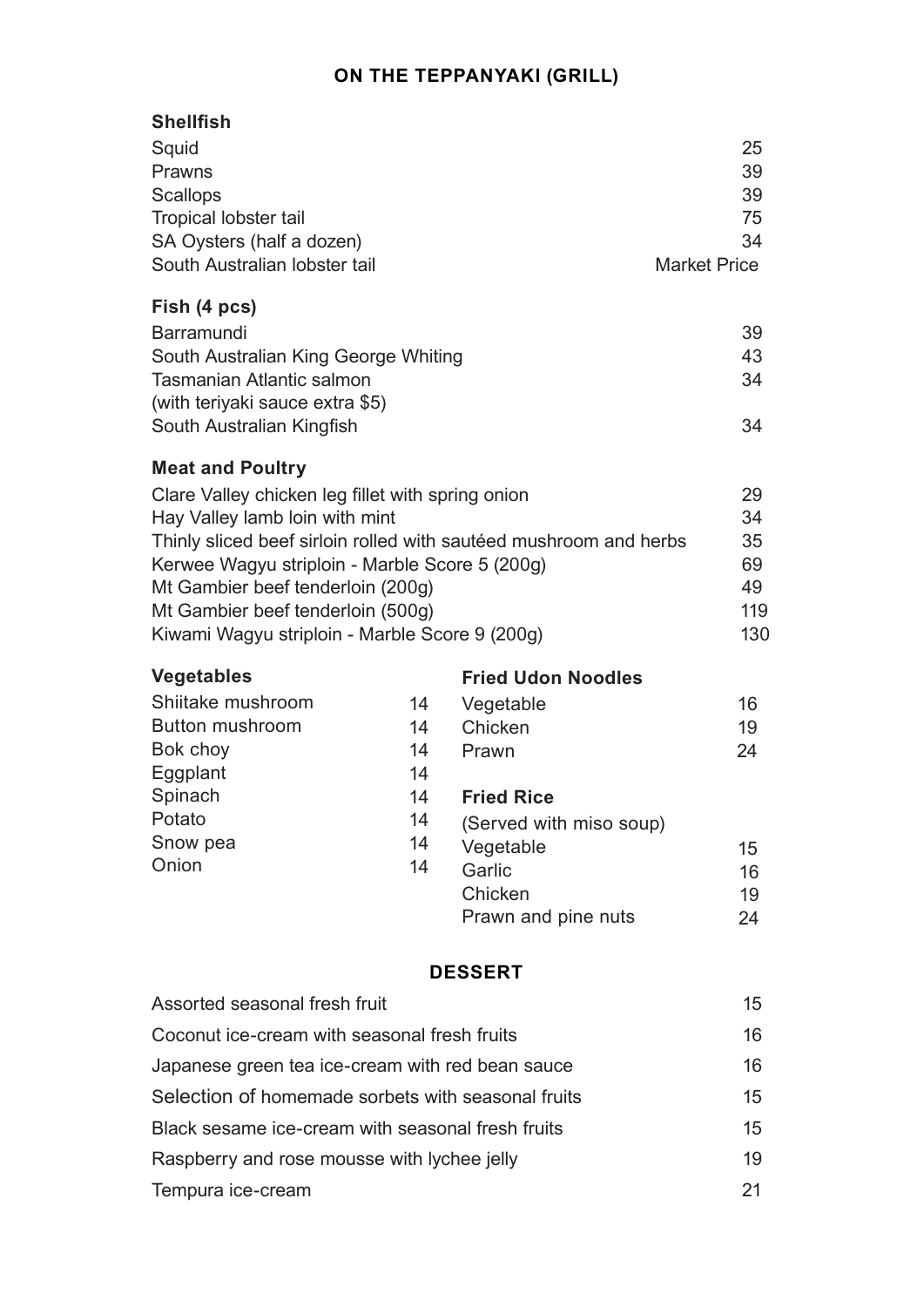# **B E V E R A G E MENU**

| <b>COCKTAILS</b>              |    |  |
|-------------------------------|----|--|
| <b>Aperol Spritz</b>          | 22 |  |
| <b>Espresso Martini</b>       | 24 |  |
| Negroni                       | 23 |  |
| <b>Hendrick's Gin Martini</b> | 33 |  |
| Japanese Slipper              | 21 |  |
| Caipiroska                    | 22 |  |
| <b>Strawberry Caipiroska</b>  | 22 |  |
| Long Island Iced Tea          | 24 |  |
| Mango Daiquiri                | 24 |  |
| Cosmopolitan                  | 22 |  |
| Mojito                        | 22 |  |
| Pina Colada                   | 22 |  |
| Margarita                     | 24 |  |
| Sex on the Beach              | 22 |  |
|                               |    |  |

# NON-ALCOHOLIC COCKTAILS

| <b>Tropical Mocktail</b>       | 14 |
|--------------------------------|----|
| Peach and Pineapple Cooler     | 14 |
| Passionfruit and Ginger Mojito | 14 |
| Lychee and Rose Fizz           | 14 |

# JAPANESE PLUM WINE

| Choya Yume           | -60 |
|----------------------|-----|
| Grape wine with plum |     |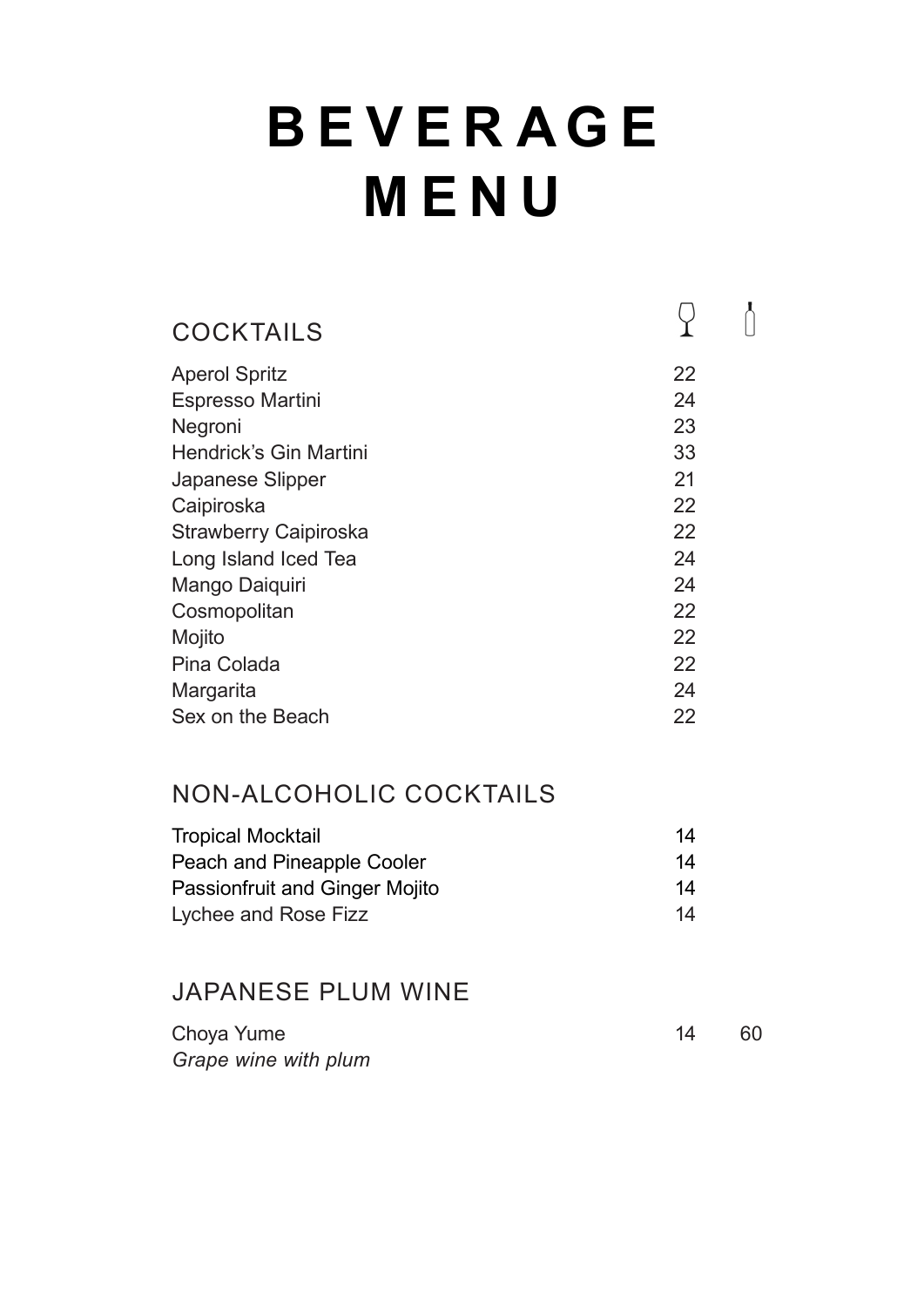# JAPANESE BEER

| Yebisu Premium 500ml                | 24              |
|-------------------------------------|-----------------|
| Echigo Koshihikari Rice Lager 500ml | 22 <sub>1</sub> |
| <b>Hitachino Red Rice Ale</b>       | 22 <sub>1</sub> |
| <b>Hitachino White Ale</b>          | 18              |
| Asahi                               | 12 <sub>1</sub> |
| Kirin                               | 12.             |

# REDUCED BEER

| <b>Coopers Light</b> |  |
|----------------------|--|
|----------------------|--|

# LOCAL BEER

| Crown Lager                      | 10 |
|----------------------------------|----|
| James Boag's Lager               | 11 |
| <b>Pikes Pilsener</b>            | 12 |
| Pikes IPA                        | 14 |
| <b>Coopers Original Pale Ale</b> | 10 |
| <b>Coopers Sparkling Ale</b>     | 11 |

# IMPORTED BEER

| Heineken      |  |
|---------------|--|
| Stella Artois |  |

# CIDER

| The Hills Apple Cider              |  |
|------------------------------------|--|
| Kizakura Yuzu High-ball Sake Cider |  |

## ONTAP

| Sapporo 330ml |  |
|---------------|--|
| Sapporo 500ml |  |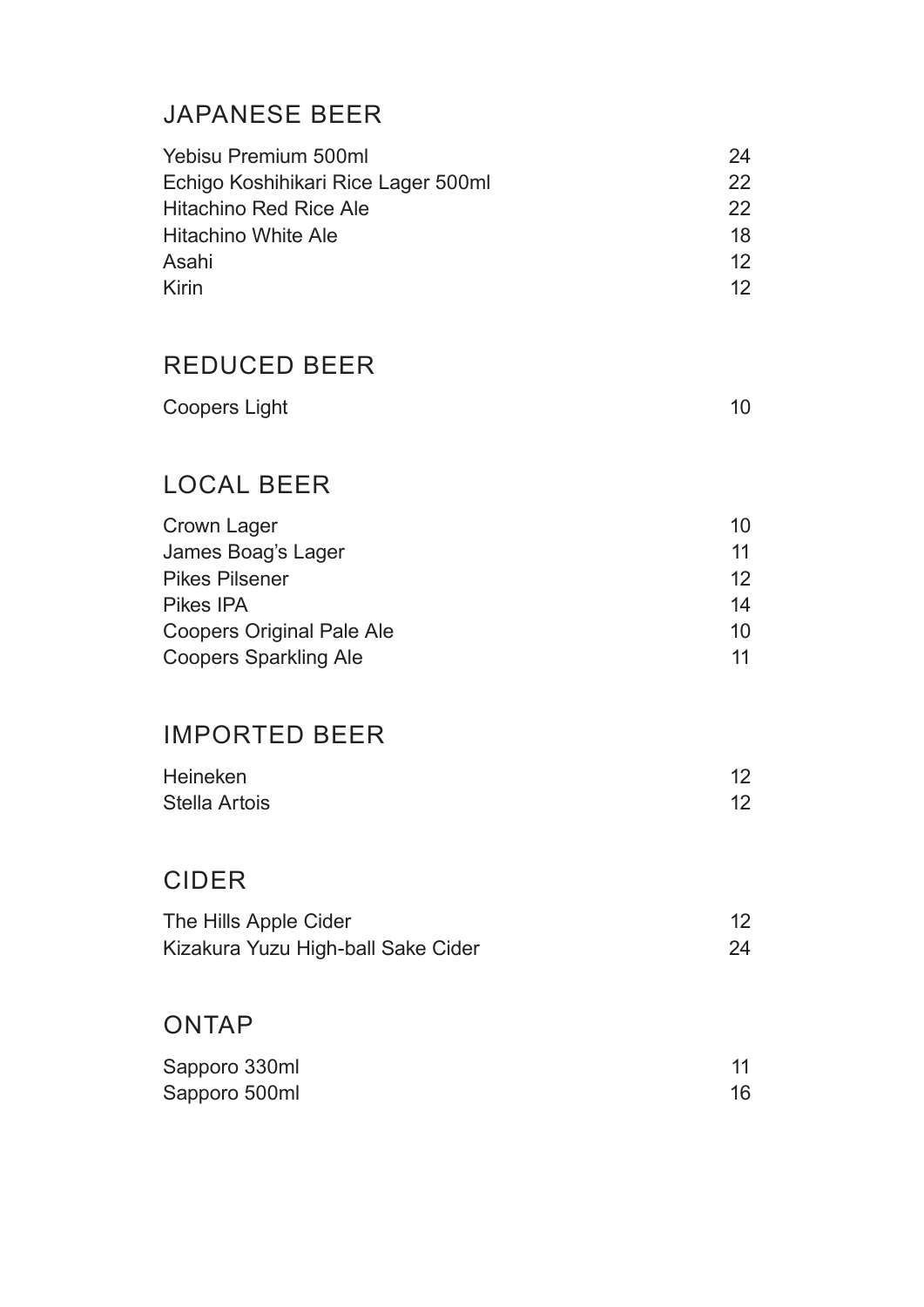## WHISKY

| Chivas Regal 12 YO<br>Johnnie Walker Black Label<br><b>Suntory Toki Blended</b><br><b>Hakushu Distillers Reserve</b><br><b>Hibiki Harmony</b><br>Yamazaki 12 YO | 11<br>12 <sub>2</sub><br>14<br>21<br>23<br>49 |
|-----------------------------------------------------------------------------------------------------------------------------------------------------------------|-----------------------------------------------|
| GIN                                                                                                                                                             |                                               |
| InterContinental 5th Floor Gin<br>Roku Japanese Gin<br><b>Hendrick's Gin</b><br>Ki No Bi Kyoto Dry Gin                                                          | 14<br>14<br>15<br>20                          |
| <b>COGNAC</b>                                                                                                                                                   |                                               |
| <b>Martell VSOP</b><br><b>Martell XO</b>                                                                                                                        | 18<br>40                                      |
| <b>VODKA</b>                                                                                                                                                    |                                               |
| Haku Japanese Vodka                                                                                                                                             | 12 <sup>2</sup>                               |
| <b>JAPANESE PLUM LIQUEUR</b>                                                                                                                                    |                                               |
| Choya Black Sugar Plum 60ml<br>Choya Original Plum Liqueur 50ml                                                                                                 | 14<br>14                                      |
| SHOCHU                                                                                                                                                          |                                               |
| <b>Kaido Shochu</b>                                                                                                                                             | 10                                            |
| <b>CLOUDY SAKE</b>                                                                                                                                              |                                               |
| Kizakura Daku Nigori (150ml)<br>Semi sweet taste, fruity notes. Kyoto, cold.                                                                                    | 15                                            |
| Kizakura Nigori Cloudy (300ml)<br>Semi sweet, fresh light flavour. Kyoto, cold.                                                                                 | 29                                            |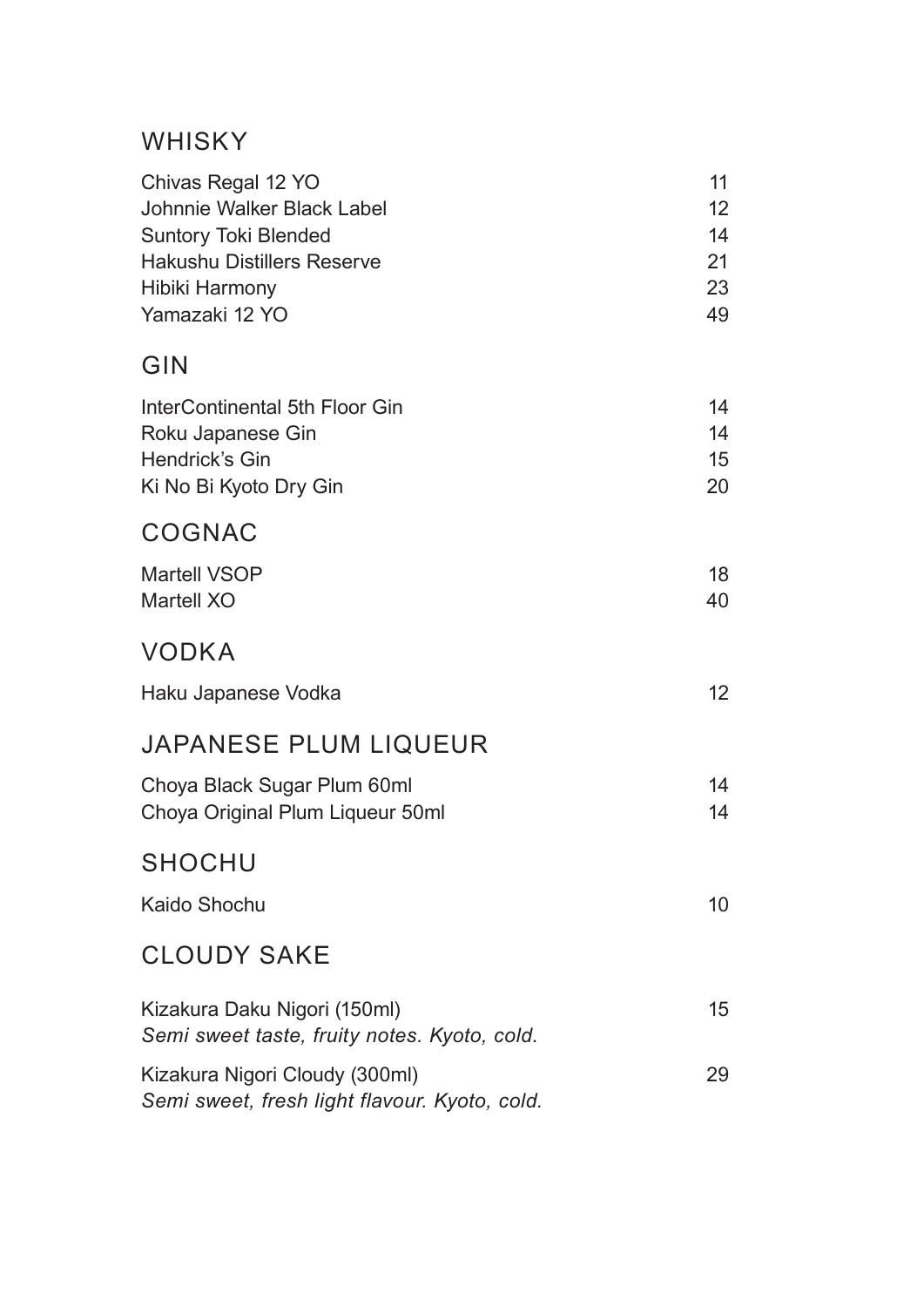# JUNMAI SAKE

| Otokoyama Junmai (150ml)<br>Super dry, grain-like aroma with a hint of fruity note.<br>Hokkaido, warm or cold. | 19  |
|----------------------------------------------------------------------------------------------------------------|-----|
| Suishin Junmai Komeno Kiwami (150ml)<br>Semi dry, mellow rice aroma.<br>Hiroshima, warm or cold.               | 20  |
| Hakushika Junmai Extra Dry (300ml)<br>Super dry, crisp, refreshing. Hyogo, cold.                               | 25  |
| Tatsuriki Tokubetsu Junmai 'Honda Shoten' (180ml)<br>Semi dry, refreshing. Hough, cold.                        | 44  |
| Asabiraki Suijin Junmai (300ml)<br>Super dry, full body. Iwate, cold.                                          | 44  |
| <b>JUNMAI GINJO &amp; DAIGINJO SAKE</b>                                                                        |     |
| Kizakura Junmai Daiginjo 'S' (150ml)<br>Semi dry, fruity notes, flavour of the original rice.<br>Kyoto, cold.  | 24  |
| Gasanryu Junmai Daiginjo (100ml)<br>Semi sweet, fruity notes.<br>Yamagata, room temperature.                   | 19  |
| Seishu Michisakari Junmai Daiginjo (150ml)<br>Super dry, clean, smooth, crisp. Gifu, cold.                     | 29  |
| Dassai 45 Junmai Daiginjo (300ml)<br>Fruity aromatic, delicate sweetness, cold                                 | 55  |
| Hakkaisan Ginjo (300ml)<br>Clean, crisp, refreshing. Niigata, cold.                                            | 59  |
| Tatsuriki Himejijo Sakura Kobo (300ml)<br>Floral notes, smooth, citrus. Hyogo, cold.                           | 89  |
| Tatsuriki Komeno Sasayaki Daiginjo (300ml)<br>Full body, rich aroma, smooth. Hyogo, cold.                      | 109 |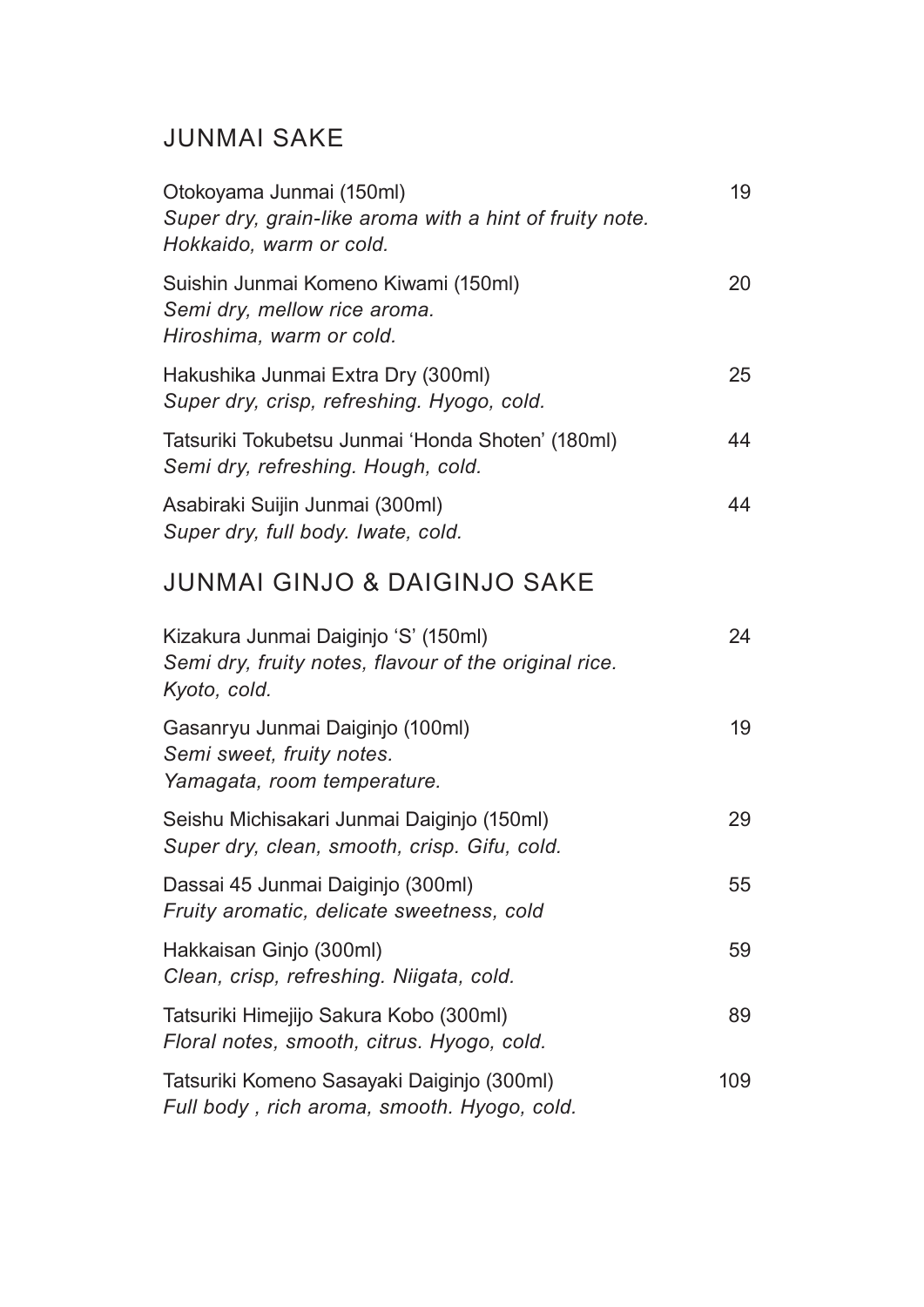### SPARKLING

| 2021 Wicks Estate Sparkling Chardonnay Pinot Noir<br><b>Adelaide Hills</b> | 12 | 49  |
|----------------------------------------------------------------------------|----|-----|
| NV Canti Prosecco<br>Australia                                             | 14 | 59  |
| NV The Lane 'Lois' Blanc de Blancs<br><b>Adelaide Hills</b>                | 15 | 64  |
| NV Josef Chromy Sparkling Rosé<br>Tasmania                                 | 20 | 89  |
| NV Rockford Sparkling Black Shiraz<br>Barossa Valley                       |    | 229 |

## CHAMPAGNE

| NV G.H. Mumm Cordon Rouge<br>France                 | 35 | 169 |
|-----------------------------------------------------|----|-----|
| NV Penfolds x Thiénot Champagne Brut Rose<br>France |    | 219 |
| NV Bollinger Special Cuvee<br>France                |    | 349 |
| 2007 Ayala 'N°7' Brut Champagne<br>France           |    | 589 |

# ROSÉ WINE

| 2021 Squealing Pig Rose<br>Marlborough, New Zealand     | 14 | 59 |
|---------------------------------------------------------|----|----|
| 2021 Rockford Alicante Bouchet<br><b>Barossa Valley</b> |    | 75 |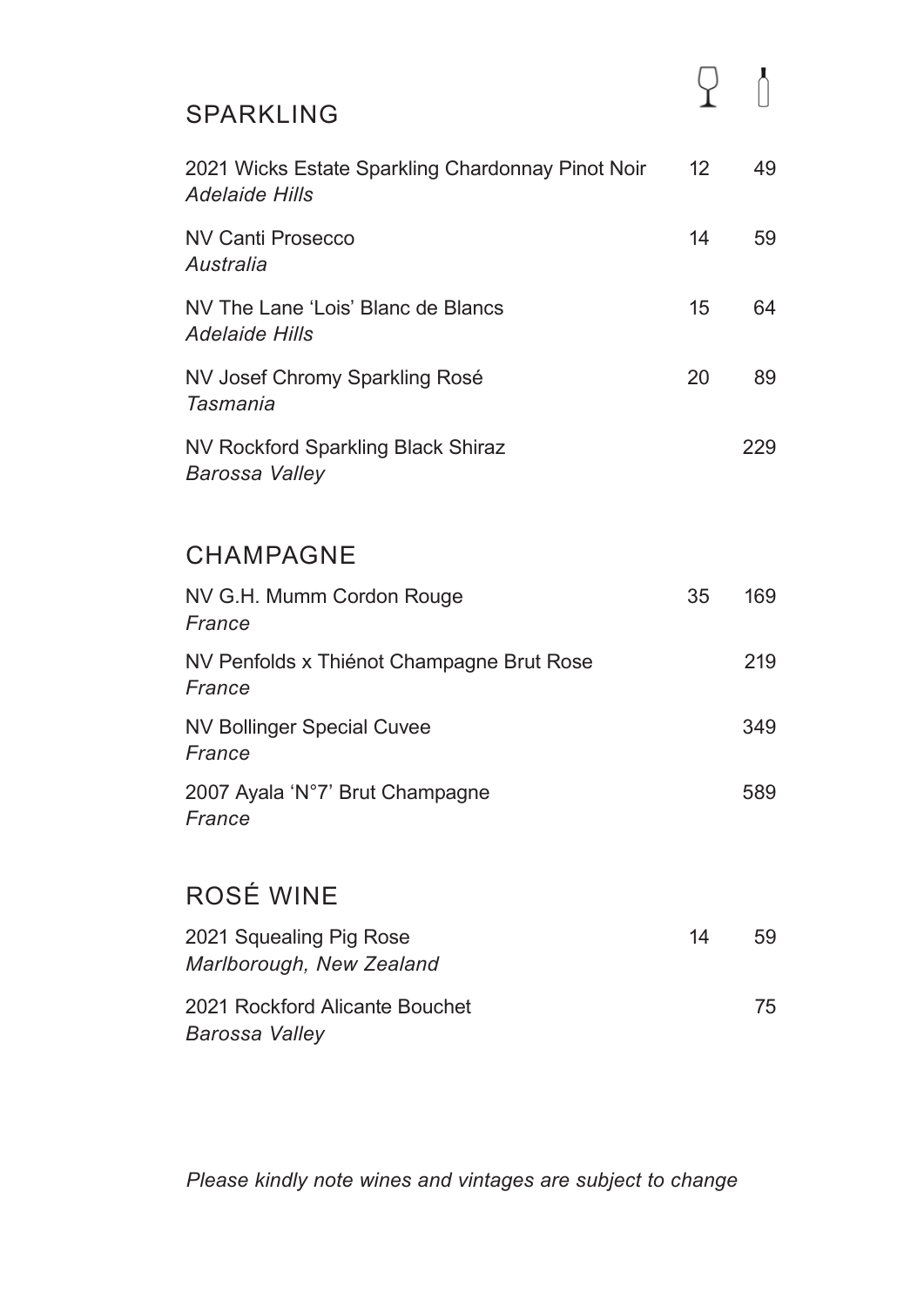| <b>RIESLING</b>                                                        |    |     |
|------------------------------------------------------------------------|----|-----|
| 2020 Leasingham Bin 7<br>Clare Valley                                  | 15 | 64  |
| 2021 Rockford Hand Picked<br>Eden Valley                               | 19 | 84  |
| 2020 Penfolds Bin 51<br>Eden Valley                                    |    | 109 |
| 2021 St Hugo<br>Eden Valley                                            | 23 | 104 |
| <b>PINOT GRIS</b>                                                      |    |     |
| 2021 Corryton Burge<br><b>Adelaide Hills</b>                           | 14 | 59  |
| 2021 Petaluma White Label<br><b>Adelaide Hills</b>                     | 16 | 69  |
| 2021 Esk Valley (vegan)<br>Hawkes Bay, New Zealand                     |    | 70  |
| <b>SAUVIGNON BLANC</b>                                                 |    |     |
| 2021 Villa Maria Cellar Sellection (vegan)<br>Marlborough, New Zealand | 14 | 59  |
| 2021 Shaw + Smith<br><b>Adelaide Hills</b>                             | 18 | 79  |
| 2021 Pike & Joyce 'Descente'                                           |    | 74  |

*Adelaide Hills*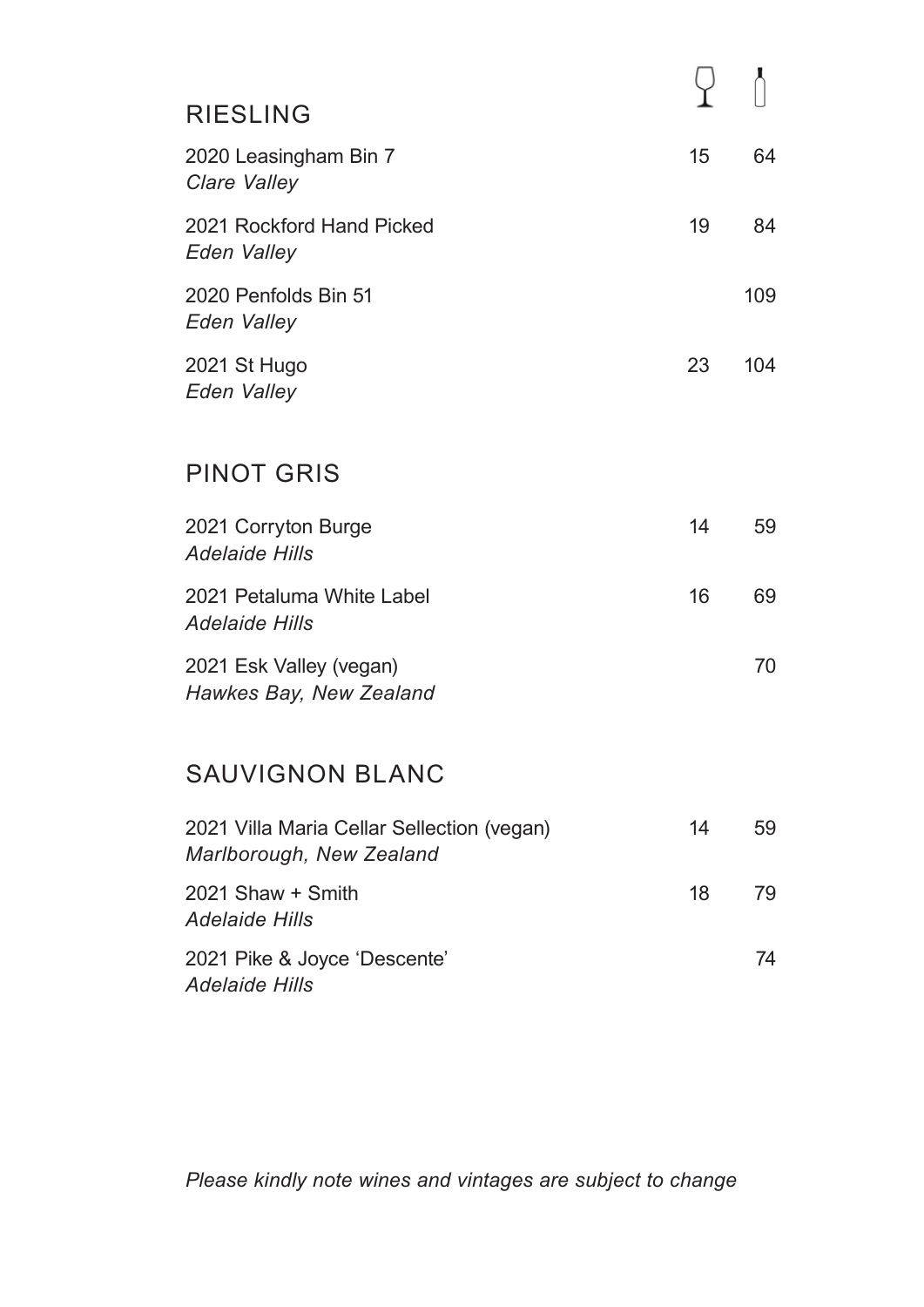| <b>ALTERNATE WHITES</b>                                             |                   |     |
|---------------------------------------------------------------------|-------------------|-----|
| 2021 Pikes 'Luccio' Fiano<br>Clare Valley                           | 12                | 49  |
| 2021 Paracombe Pinot Blanc<br><b>Adelaide Hills</b>                 | 14                | 59  |
| <b>CHARDONNAY</b>                                                   |                   |     |
| 2019 Farmer's Leap<br>Padthaway                                     | 12 <sup>2</sup>   | 49  |
| 2021 Robert Oatley Signature Series<br><b>Margaret River</b>        | 15                | 64  |
| 2019 Penfolds Max's<br><b>Adelaide Hills</b>                        | 18                | 82  |
| 2021 Shaw and Smith M3<br><b>Adelaide Hills</b>                     |                   | 139 |
| 2018 Penfolds Yattarna<br><b>Adelaide Hills</b>                     |                   | 449 |
| MOSCATO                                                             |                   |     |
| 2020 Beach Hut Pink Moscato<br>South Eastern Australia              | $12 \overline{ }$ | 49  |
|                                                                     |                   |     |
| <b>PINOT NOIR</b>                                                   |                   |     |
| 2021 Paracombe<br><b>Adelaide Hills</b>                             | 14                | 59  |
| 2019 Ara Single Estate<br>Marlborough, New Zealand                  | 16                | 69  |
| 2021 Villa Maria 'Earth Garden' (vegan)<br>Marlborough, New Zealand |                   | 82  |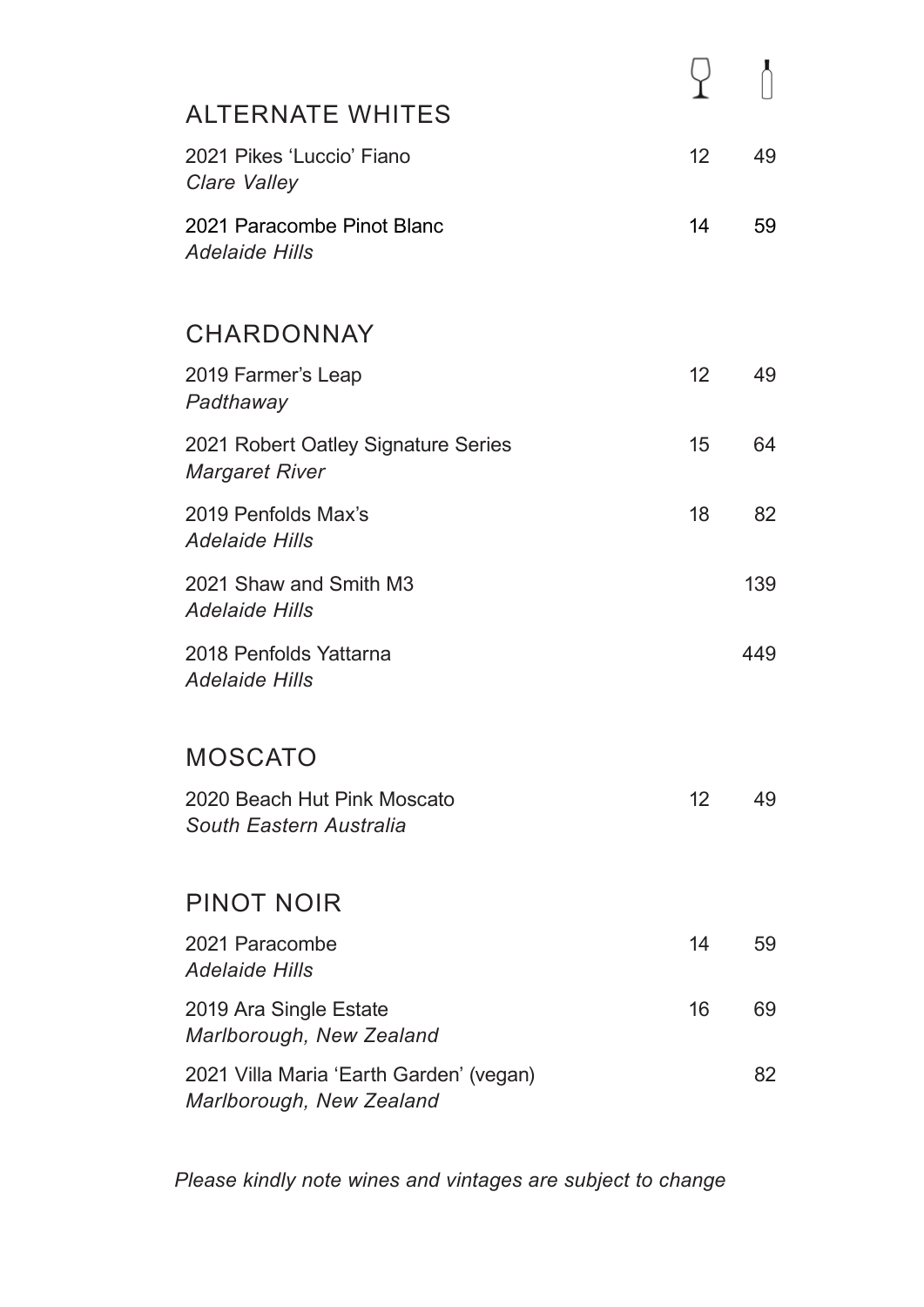| <b>ALTERNATE REDS</b>                                    |    |      |
|----------------------------------------------------------|----|------|
| 2019 Robert Oatley GSM<br><b>McLaren Vale</b>            | 14 | 59   |
| 2021 Seppeltsfield Grenache<br><b>Barossa</b>            |    | 62   |
| 2018 Paracombe Shiraz Viognier<br><b>Adelaide Hills</b>  | 16 | 69   |
| 2019 Orlando Cellar 13<br>Barossa Valley                 | 18 | 79   |
| 2020 Samuel's Gorge Tempranillo<br><b>McLaren Vale</b>   |    | 109  |
| 2018 Rockford Moppa Springs GSM<br><b>Barossa Valley</b> | 24 | 109  |
| 2017 Penfolds Bin 389 Cabernet Shiraz<br>South Australia |    | 289  |
| <b>CABERNET SAUVIGNON</b>                                |    |      |
| 2019 Wynns 'The Gabbles'<br>Coonawara                    | 14 | 59   |
| 2018 Majella ' The Composer'<br>Coonawara                | 16 | 69   |
| 2019 The Schild Estate<br><b>Barossa Valley</b>          |    | 72   |
| 2018 Rockford Rifle Range<br><b>Barossa Valley</b>       |    | 169  |
| 2015 Chateau Mouton Rothschild<br>France                 |    | 3000 |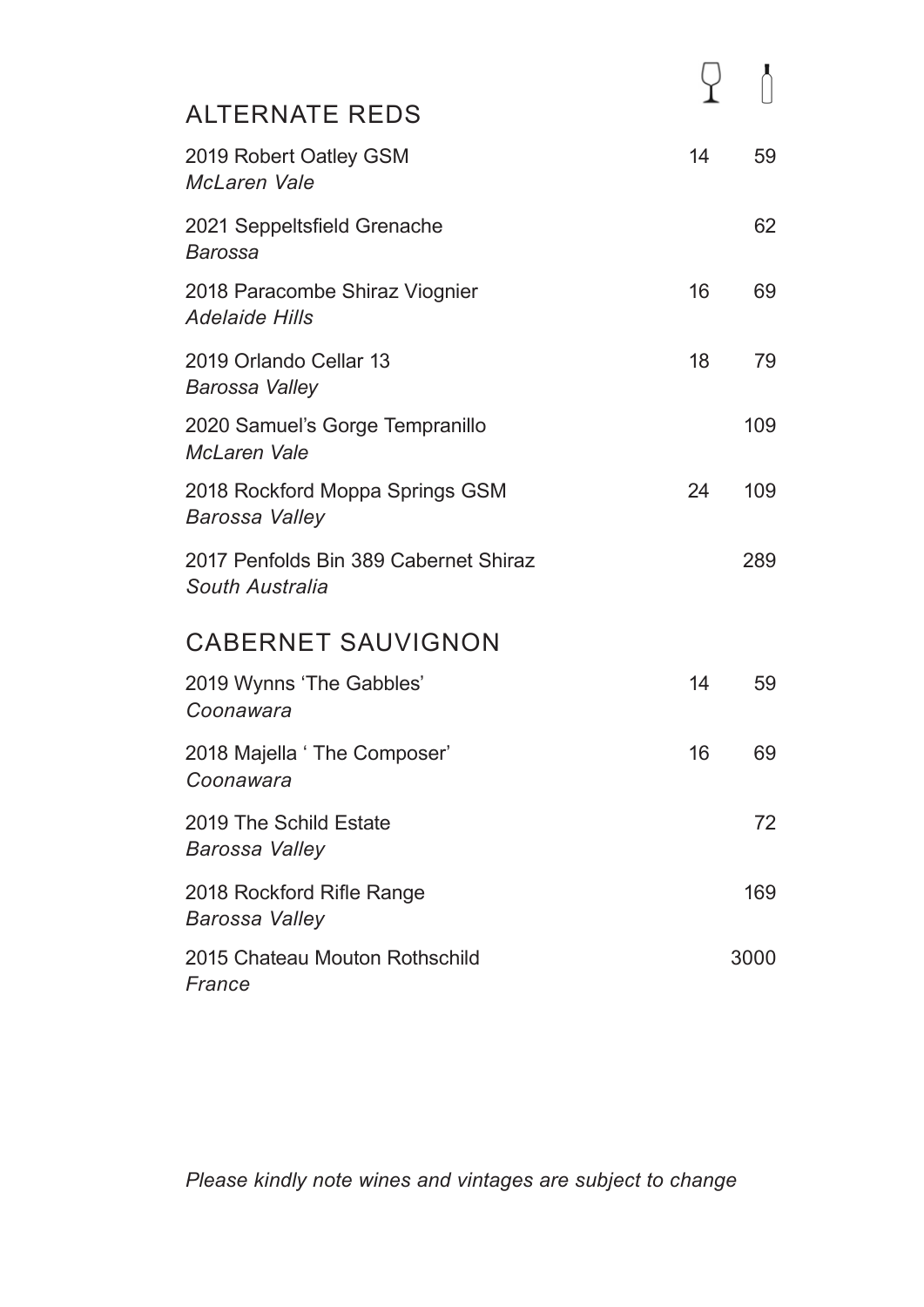| <b>SHIRAZ</b>                                                |    |     |
|--------------------------------------------------------------|----|-----|
| 2020 St Hallet 'Garden of Eden'<br><b>Eden Valley</b>        | 15 | 64  |
| 2019 Saltram 1859<br>Barossa Valley                          |    | 59  |
| 2020 Mollydooker 'The Boxer'<br><b>McLaren Vale</b>          | 16 | 69  |
| 2020 Hentley Farm 'Villain & Vixen'<br><b>Barossa Valley</b> |    | 69  |
| 2021 Seppeltsfiled Barossa<br><b>Barossa Valley</b>          |    | 71  |
| 2019 Mitolo 'Jester'<br><b>McLaren Vale</b>                  |    | 79  |
| 2019 Farmer's Leap 'The Brave'<br>Padthaway                  |    | 69  |
| 2018 St Hugo<br><b>Barossa Valley</b>                        | 24 | 109 |
| 2020 Mollydooker 'Blue Eyed Boy'<br><b>McLaren Vale</b>      |    | 120 |
| 2019 Grant Burge 'Filsell' Old Vine<br><b>Barossa Valley</b> |    | 129 |
| 2019 Hentley Farm 'The Beauty'<br>Barossa Valley             |    | 149 |
| 2015 Orlando 'Centenary Hill'<br><b>Barossa Valley</b>       | 35 | 169 |
| 2018 Rockford Basket Press<br>Barossa Valley                 |    | 249 |
| 2016 Penfolds St Henri<br><b>Barossa Valley</b>              |    | 349 |